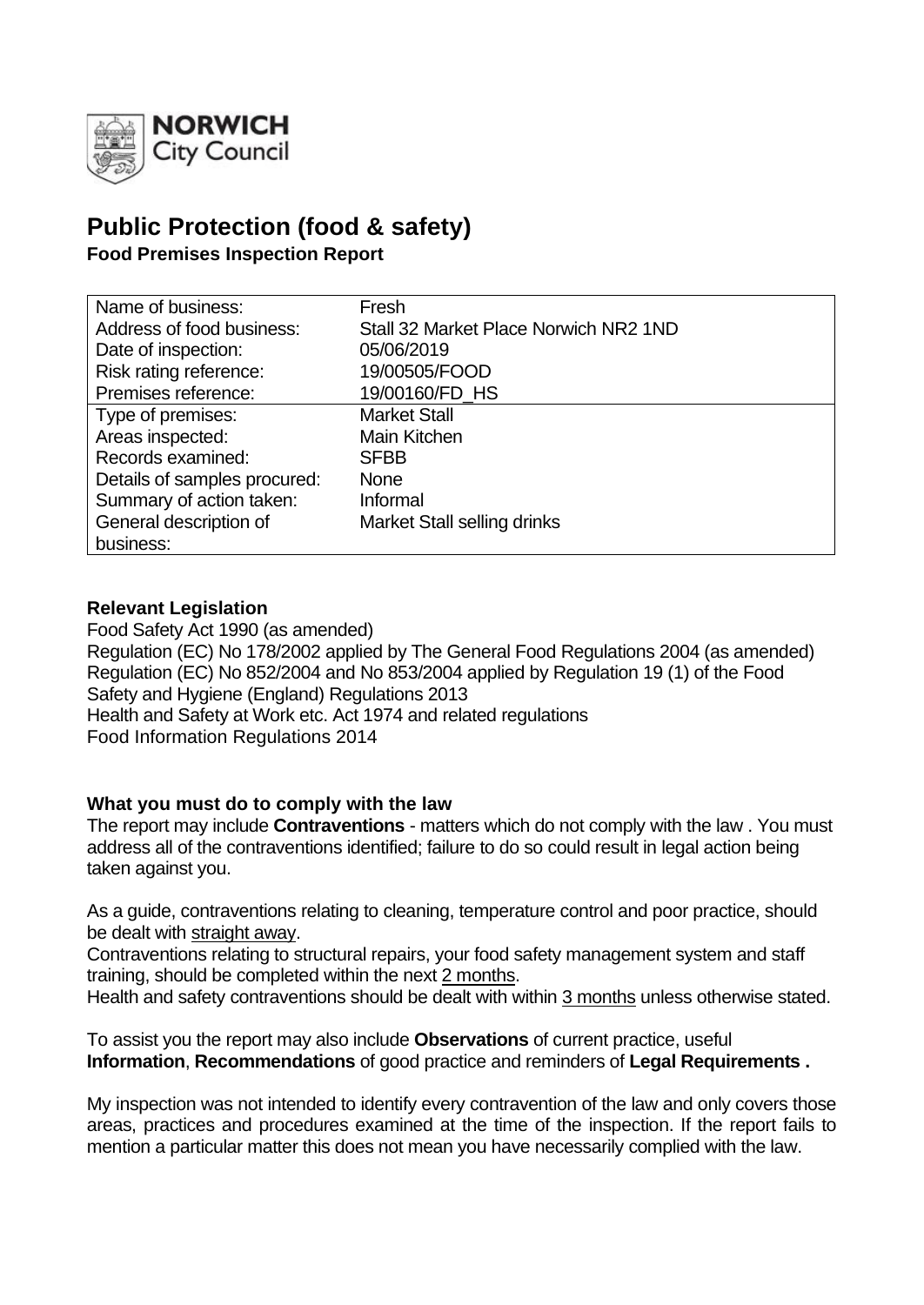# **FOOD SAFETY**

# **How we calculate your Food Hygiene Rating:**

The food safety section is divided into three areas which you are scored against for the hygiene rating:

- 1. Food hygiene and safety procedures
- 2. Structural requirements
- 3. Confidence in management/control procedures

Your Food Hygiene Rating is 5 - a very good standard



# **1. Food Hygiene and Safety**

Food Hygiene standards are excellent. You demonstrated full compliance with legal requirements. You have safe food handling practices and procedures and all the necessary control measures to prevent cross-contamination are in place. **(Score 0)**

#### Contamination risks

**Observation** I was pleased to see you were able to demonstrate effective controls to prevent cross-contamination.

#### Hand-washing

**Observation** I was pleased to see hand-washing was well managed.

#### Personal Hygiene

**Observation** I was pleased to see that standards of personal hygiene were high.

#### **2. Structure and Cleaning**

The structure facilities and standard of cleaning and maintenance are all excellent and you demonstrated full compliance with the law. There is evidence of effective pest control and procedures are in place to rectify any problems as they arise. There is good provision for waste disposal. **(Score 0)**

#### Cleaning of Structure

**Observation** The kitchen had been well maintained and the standard of cleaning was good.